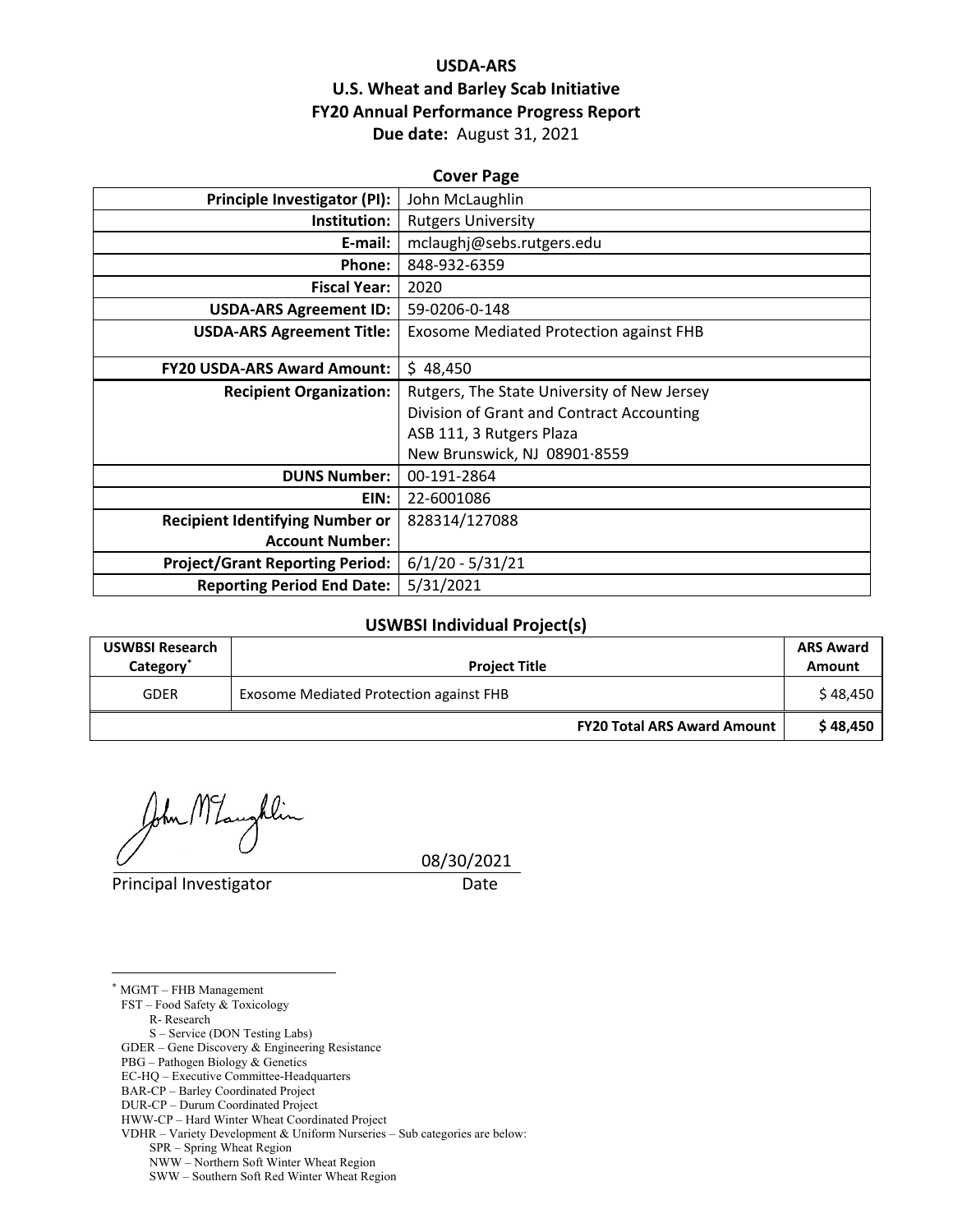**Project 1:** *Exosome Mediated Protection against FHB*

#### **1. What are the major goals and objectives of the research project?**

Plant and fungal exosomes are a proposed to play a significant role in cross‐kingdom communication which impact plant‐fungal interactions. Evidence that exosomes deliver molecules that impact disease have been reported in the literature, mainly from the use of model species like Arabidopsis. This current research is investigating barley exosomes and their role in the barley‐*Fusarium graminearum* interaction. The major goals include isolating barley exosomes free from contaminating debris using a combination of ultracentrifugation and density gradient fractionation from control and *F. graminearum* infected barley. The contents of the isolated barley exosomes are being cataloged with proteomics (spectral counting) and RNAseq. In addition, exosomes from barley will be tested against *F. graminearum* using *in vitro* assays.

**2. What was accomplished under these goals or objectives?** *(For each major goal/objective, address these three items below.)*

#### **a) What were the major activities?**

We have used both ultracentrifugation and tangential flow filtration to isolate exosomes from barley. Both methods have shown that we can isolate exosomes not only from apoplastic fluid and ground barley leaf tissue, but also from the remaining vesicle isolation buffer used to infuse barley leave tissue. This is significant because different classes of exosomes may be discovered using these methods. Using density gradient fractionation, we have purified plant exosomes from debris and are in the process of cataloging the contents using proteomics with expertise from the Center for Advanced Proteomics Research (CAPR) here at Rutgers. The next step is to prepare sRNA from exosome samples for RNAseq analysis.

## **b) What were the significant results?**

We screened several exosome‐specific antibodies and found that antibodies raised against the Arabidopsis protein tetraspanin‐8 (gift from Hailing Jin, University of California, Riverside) associated with isolated barley exosome proteins using Western analysis. We have also characterized the exosomes using super resolution microscopy (NanoImager from ONI). Following exosome movement in buffer allows measurement of exosome size characteristics using nanoparticle tracking analysis (NTA) which is based on the mathematics associated with the Brownian motion of single particles in solution.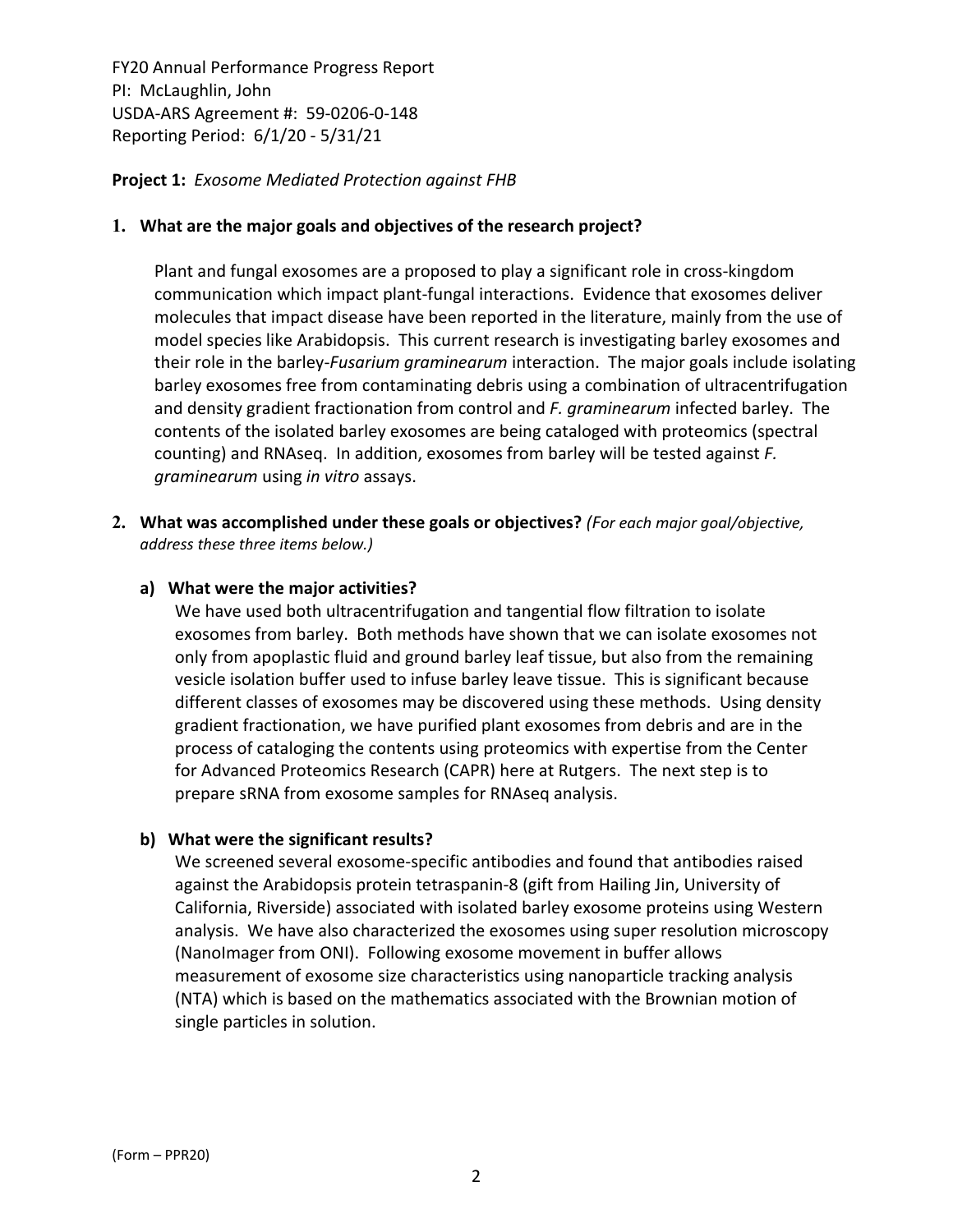#### **c) List key outcomes or other achievements.**

Exosomes stained with the fluorescent lipophlic dye DiOC6 can be visualized in the resulting OptiPrep density gradient, giving higher confidence in the isolation procedure.

Exosome contents are being cataloged and this information will be presented at the USWBSI national meeting in December.

## **3. Was this research impacted by the COVID‐19 pandemic (i.e. university shutdowns and/or restrictions, reduced or lack of support personnel, etc.)? If yes, please explain how this research was impacted or is continuing to be impacted.**

The research was impacted somewhat by delays in obtaining certain supplies. This is less of a problem now.

#### **4. What opportunities for training and professional development has the project provided?**

This grant has provide undergraduate training opportunities for two students at Rutgers University. One student, Silvia Rojas is in the Aresty Research Assistant (RA) Program (https://aresty.rutgers.edu/programs/research‐assistant‐program). The other student, Vivyan Abdo, is working on the project for research credits.

#### **5. How have the results been disseminated to communities of interest?**

The results will be presented as a poster at the USWBSI national meeting in December.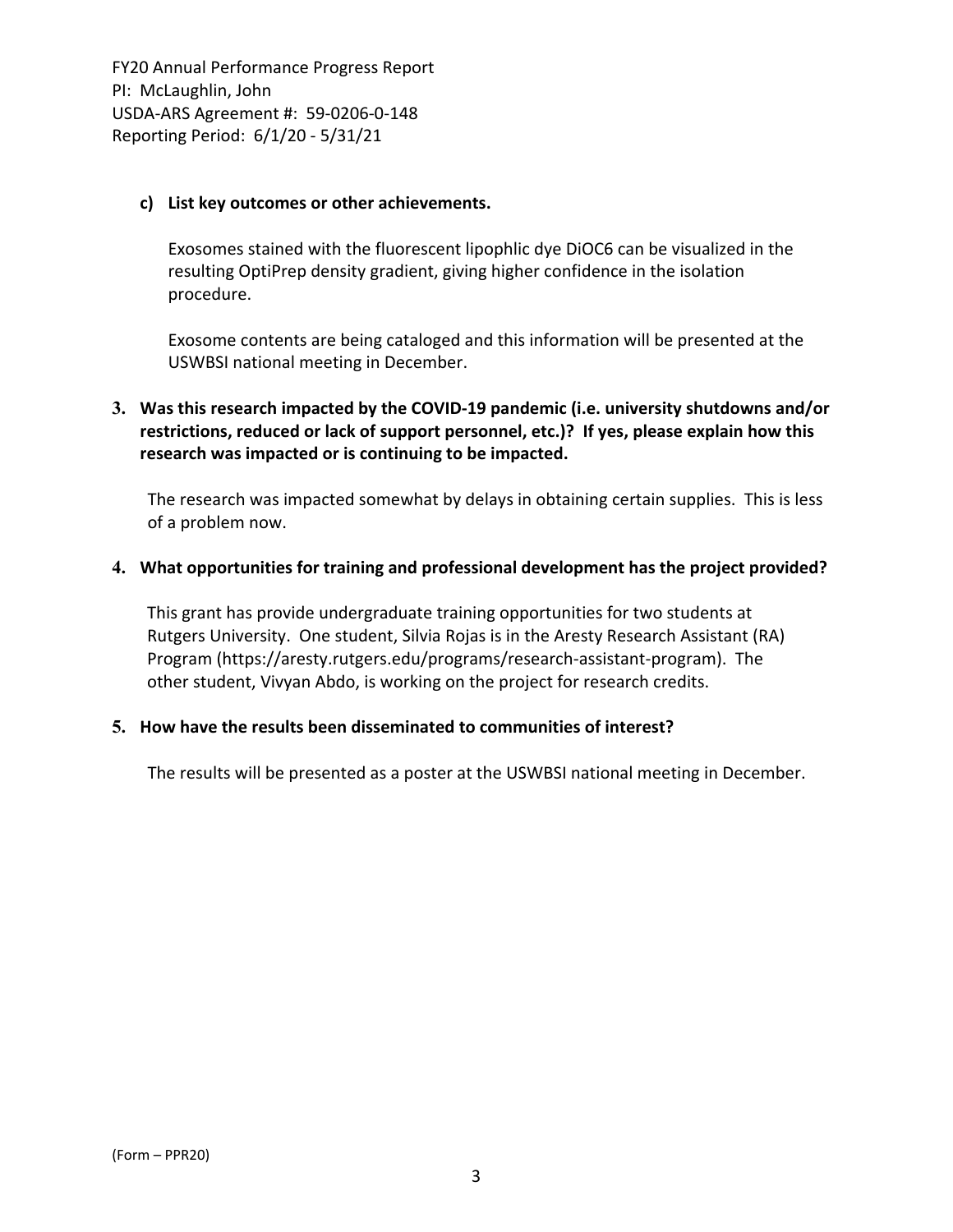## **Training of Next Generation Scientists**

**Instructions:** Please answer the following questions as it pertains to the FY20 award period (6/1/20 ‐ 5/31/21). The term "support" below includes any level of benefit to the student, ranging from full stipend plus tuition to the situation where the student's stipend was paid from other funds, but who learned how to rate scab in a misted nursery paid for by the USWBSI, and anything in between.

**1. Did any graduate students in your research program supported by funding from your USWBSI grant earn their MS degree during the FY19 award period?**  $\Box$ Yes  $\boxtimes$ No  $\Box$  Not Applicable

**If yes, how many?** Click to enter number here.

**2. Did any graduate students in your research program supported by funding from your USWBSI grant earn their Ph.D. degree during the FY19 award period?**

 $\Box$ Yes  $\boxtimes$ No  $\Box$  Not Applicable

**If yes, how many?** Click to enter number here.

**3. Have any post docs who worked for you during the FY19 award period and were supported by funding from your USWBSI grant taken faculty positions with universities?**  $\Box$ Yes  $\boxtimes$ No  $\Box$  Not Applicable

**If yes, how many?** Click to enter number here.

**4. Have any post docs who worked for you during the FY19 award period and were supported by funding from your USWBSI grant gone on to take positions with private ag‐ related companies or federal agencies?**

 $\square$ Yes  $\square$ No  $\square$  Not Applicable

**If yes, how many?** Click to enter number here.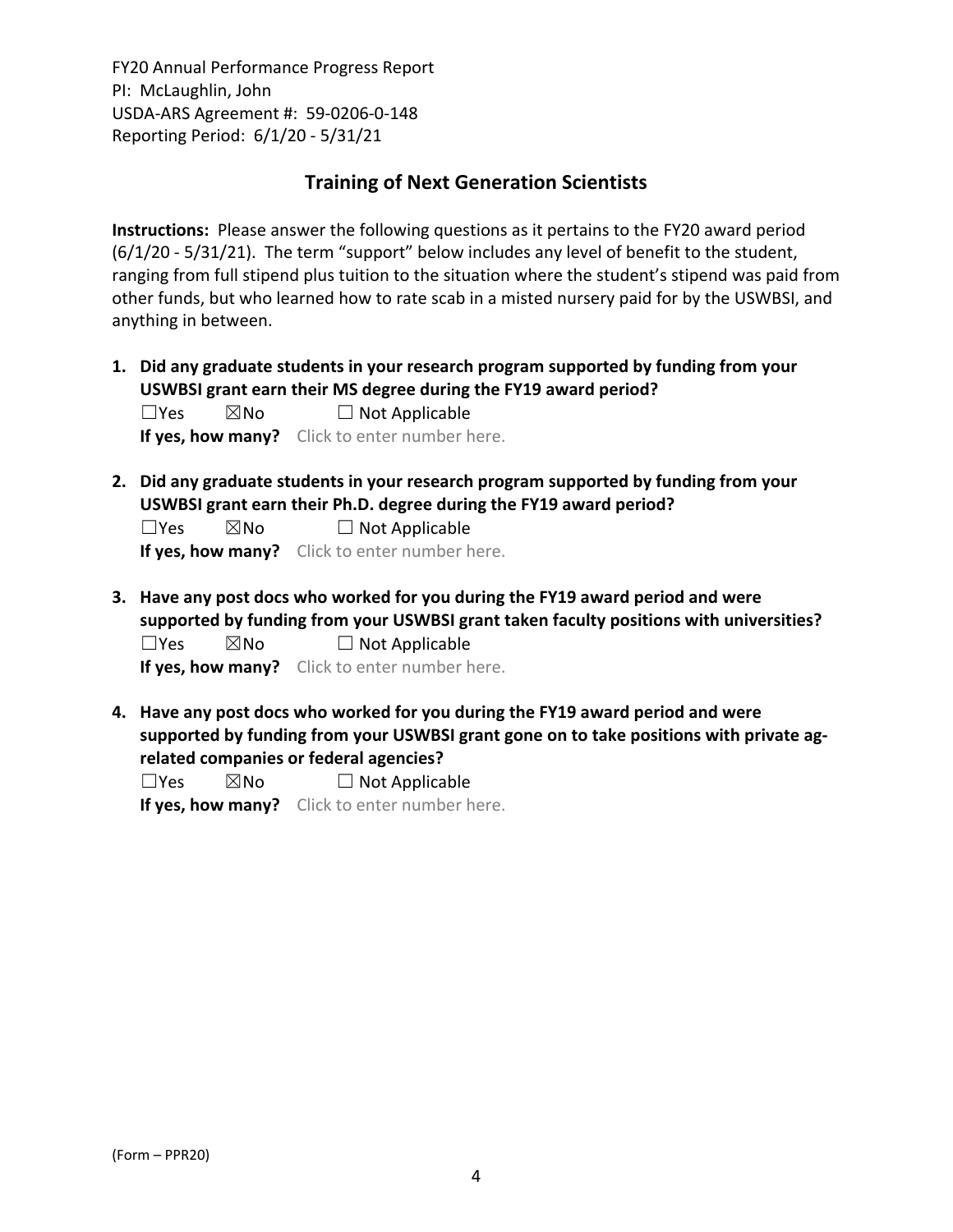# **Release of Germplasm/Cultivars**

**Instructions:** In the table below, list all germplasm and/or cultivars released with full or partial support through the USWBSI during the FY20 award period (6/1/20 - 5/31/21). All columns must be completed for each listed germplasm/cultivar. Use the key below the table for Grain Class abbreviations. 

| <b>Name of Germplasm/Cultivar</b> | <b>Grain Class</b>    | <b>FHB Resistance</b>                                  | <b>FHB</b><br>Rating<br>$(0-9)$  | Year<br><b>Released</b> |
|-----------------------------------|-----------------------|--------------------------------------------------------|----------------------------------|-------------------------|
| Click here to enter text.         | Select Grain<br>Class | Select what represents<br>your most resistant<br>check | Enter as<br>$text 0-9$<br>rating | Select Year             |
| Click here to enter text.         | Select Grain<br>Class | Select what represents<br>your most resistant<br>check | Enter as<br>text 0-9<br>rating   | Select Year             |
| Click here to enter text.         | Select Grain<br>Class | Select what represents<br>your most resistant<br>check | Enter as<br>text 0-9<br>rating   | Select Year             |
| Click here to enter text.         | Select Grain<br>Class | Select what represents<br>your most resistant<br>check | Enter as<br>text 0-9<br>rating   | Select Year             |
| Click here to enter text.         | Select Grain<br>Class | Select what represents<br>your most resistant<br>check | Enter as<br>text 0-9<br>rating   | Select Year             |
| Click here to enter text.         | Select Grain<br>Class | Select what represents<br>your most resistant<br>check | Enter as<br>text 0-9<br>rating   | Select Year             |
| Click here to enter text.         | Select Grain<br>Class | Select what represents<br>your most resistant<br>check | Enter as<br>text 0-9<br>rating   | Select Year             |
| Click here to enter text.         | Select Grain<br>Class | Select what represents<br>your most resistant<br>check | Enter as<br>text 0-9<br>rating   | Select Year             |
| Click here to enter text.         | Select Grain<br>Class | Select what represents<br>your most resistant<br>check | Enter as<br>text 0-9<br>rating   | Select Year             |
| Click here to enter text.         | Select Grain<br>Class | Select what represents<br>your most resistant<br>check | Enter as<br>text 0-9<br>rating   | Select Year             |
| Click here to enter text.         | Select Grain<br>Class | Select what represents<br>your most resistant<br>check | Enter as<br>text 0-9<br>rating   | Select Year             |
| Click here to enter text.         | Select Grain<br>Class | Select what represents<br>vour most resistant<br>check | Enter as<br>text 0-9<br>rating   | Select Year             |
| Click here to enter text.         | Select Grain<br>Class | Select what represents<br>your most resistant<br>check | Enter as<br>text 0-9<br>rating   | Select Year             |
| Click here to enter text.         | Select Grain<br>Class | Select what represents<br>your most resistant<br>check | Enter as<br>text 0-9<br>rating   | Select Year             |

NOTE: Leave blank if you have nothing to report or if your grant did NOT include any VDHR-related projects.

**NOTE:** List the associated release notice or publication under the appropriate sub-section in the 'Publications' section of the FPR.